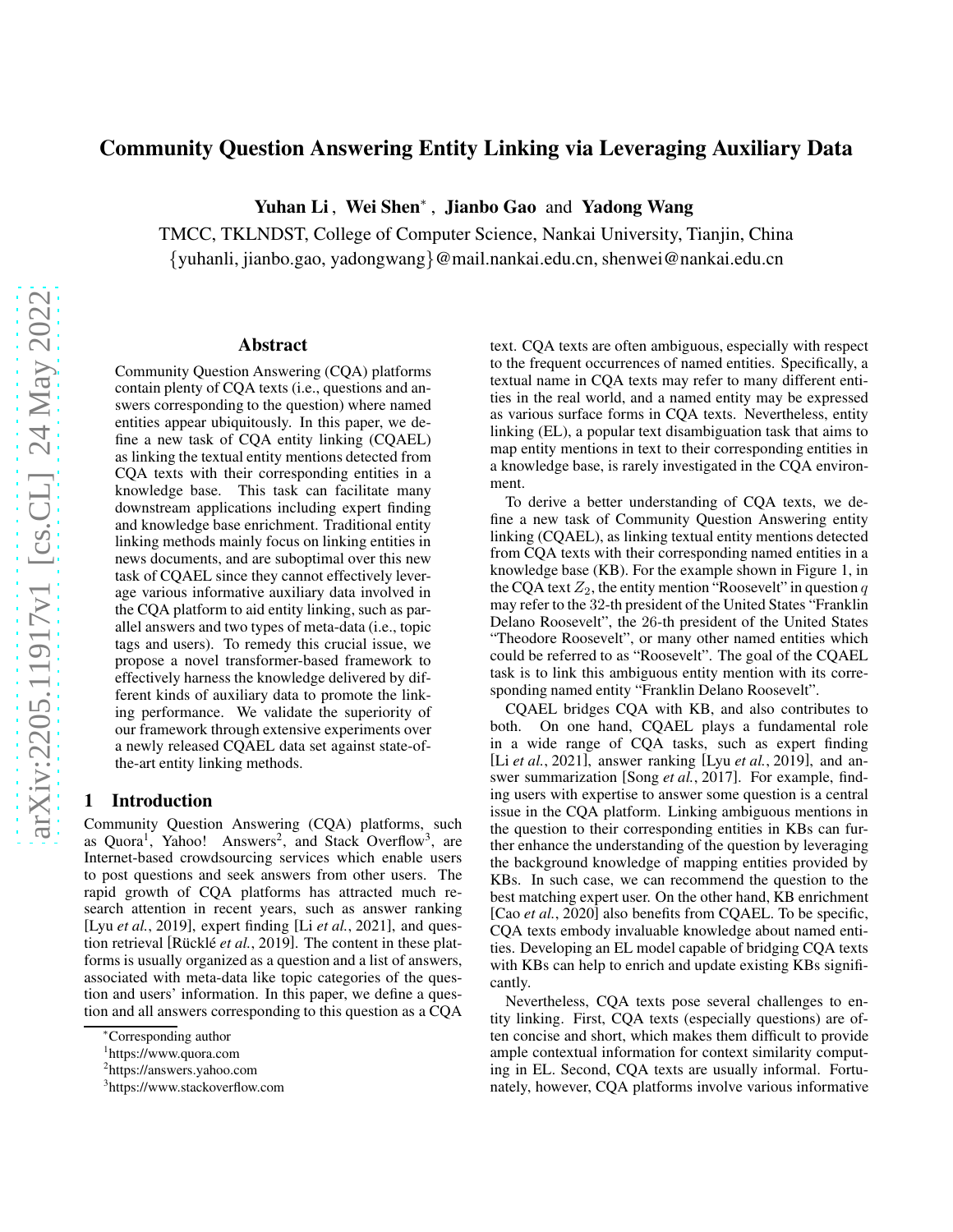<span id="page-1-0"></span>

Figure 1: An illustration for the task of CQAEL. A CQA text is composed of a question and several parallel answers; A CQA text is accompanied with several topic tags, each of which may be involved in other questions; Each answer is associated with a user, who could ask or answer other questions; Entity mentions detected in CQA texts that need to be linked are <u>underlined</u>; Candidate mapping entities in a knowledge base for each entity mention are shown via a dashed arrow line and circle; Correct corresponding entities are in **boldface**.

auxiliary data including parallel answers and two types of meta-data (i.e., topic tags and users), which have been proven effective for many CQA tasks [\[Tomasoni and Huang, 2010;](#page-7-0) Zhou *et al.*[, 2015\]](#page-7-1). We believe these different kinds of auxiliary data could supplement valuable knowledge beneficial for entity linking.

Specifically, sometimes an answer may be too short to offer sufficient context for disambiguating the entity mention in it. In such case, other answers under the same question (i.e., parallel answers) can be employed to enrich the context for the entity mention, as answers under the same question are usually relevant. We take the CQA text  $Z_1$  in Figure [1](#page-1-0) as an example. Answer  $a_2$  in  $Z_1$  is too short to supply enough context for linking mention "AGI" correctly. Meanwhile, its parallel answer  $a_1$  in  $Z_1$  is much longer and contains the phrase "Artificial General Intelligence", i.e., the full name of the entity mention "AGI", which prompts the linking system to map "AGI" with its correct entity via taking this parallel answer into account. What's more, in the CQA platform, topic tags could be added to summarize basic topics in some keywords for each CQA text [Zhou *et al.*[, 2015\]](#page-7-1). In Figure [1,](#page-1-0) the CQA text  $Z_2$  is associated with topic tag  $t_1$  "World War II". As we know the fact that Franklin Delano Roosevelt is the president of the United States during the Second World War, the entity mention "Roosevelt" in question  $q$  of  $Z_2$  probably refers to the entity "Franklin Delano Roosevelt" rather than "Theodore Roosevelt" with the indication of this topic tag. Additionally, users usually ask or answer questions according to their individual interests or experience [Lyu *et al.*[, 2019\]](#page-6-0). According to the questions that user  $u_1$  named "Allen Marian" in the CQA text  $Z_3$  has asked or answered in the past, we could know that user  $u_1$  in  $Z_3$  is interested in "Sports". The entity mention "Michael Jordan" in answer  $a_1$  of  $Z_3$  that user  $u_1$ has answered is likely to refer to the basketball player rather than the scientist "Michael I. Jordan" and the actor "Michael

#### B. Jordan" with the indication of the user interest.

However, it is impractical and unreasonable to directly take the auxiliary data as an expansion of the context for the entity mention since the auxiliary data are numerous and noisy. For instance, there are usually more than thousands of questions under one topic tag. Moreover, a user is often interested in multiple domains, so questions they answered or asked are not all relevant to the entity mention that needs to be linked. Accordingly, the biggest challenge of the CQAEL task is how to effectively exploit the auxiliary data to aid entity linking. Traditional entity linking methods[Shen *et al.*[, 2021\]](#page-6-5) primarily focus on linking entities in news documents, and are suboptimal over this new task since they do not consider how to make use of various informative auxiliary data specially existing in the CQA platform.

To deal with the above issue, we propose a novel transformer-based framework to harness the abundant knowledge embedded in different kinds of auxiliary data to improve entity linking. Specifically, a base module is derived to crossencode the context of the entity mention and the candidate entity description to perform deep cross-attention between each other. To effectively exploit the auxiliary data, we propose an auxiliary data module, which is able to capture semantic relationships between the candidate entity description and different kinds of auxiliary data (i.e., parallel answers, topic tags, and users) in a unified manner. This auxiliary data module can provide effective and complementary linking evidence mined from auxiliary data and is flexible to be integrated with other EL models, which has been verified by our experiments. The main contributions of this paper are as follows.

- We are among the first to explore the task of Community Question Answering entity linking (CQAEL), a new and important problem due to its broad applications.
- We propose a novel transformer-based framework which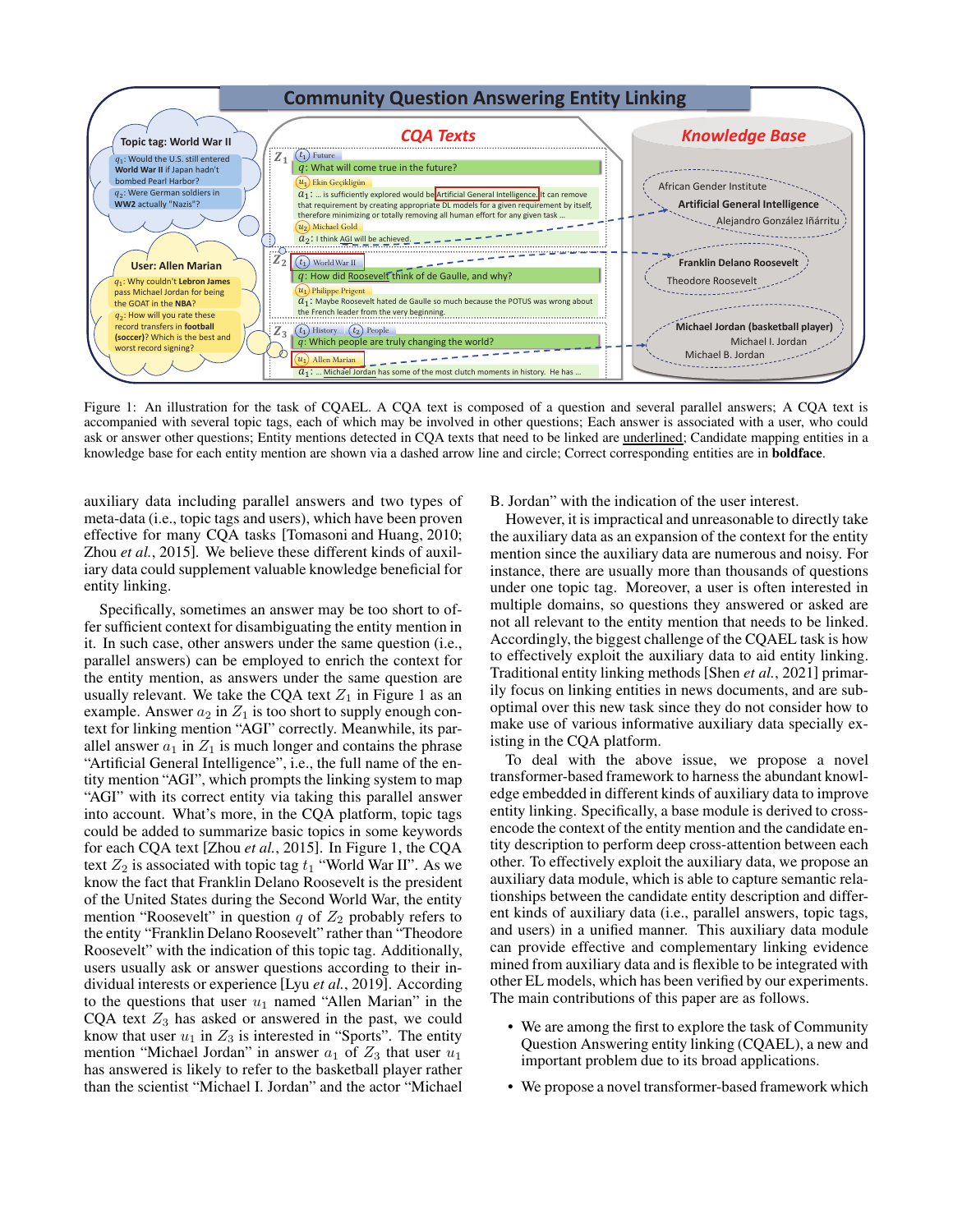can leverage different kinds of auxiliary data in the CQA platform effectively to enhance the linking performance.

• We construct a finely-labeled data set named QuoraEL via crawling from Quora for the CQAEL task. Extensive experiments validate the superiority of our proposed framework against state-of-the-art EL methods. We release the data set and codes to facilitate the research to-wards this new task<sup>[4](#page-2-0)</sup>.

## 2 Task and Dataset

#### 2.1 Task Definition

A CQA text denoted by  $Z$  includes a question  $q$  and a set of its corresponding answers  $A = \{a_1, a_2, ..., a_n\}$ , where  $a_i$ is the *i*-th answer of  $q$   $(1 \le i \le n)$ , i.e.,  $Z = \{q, A\}$ . For each answer  $a_i$ , the other answers under the same question are considered as its parallel answers  $A = A - \{a_i\}$ . Each CQA text is associated with a set of topic tags  $T = \{t_1, t_2, ..., t_l\},\$ where  $t_j$  denotes the j-th topic tag  $(1 \le j \le l)$ . We define topic meta-data as  $MetaT = \{(t_j, Q_{t_j}) \mid \forall t_j \in T\}$ , where  $Q_{t_j}$  is a set of questions involving topic tag  $t_j$ . Additionally, we denote the set of users as  $U = \{u_1, u_2, ..., u_n\}$ , where  $u_i$ is the user who gives answer  $a_i$ . We define user meta-data as  $MetaU = \{(u_i, Q_{u_i}) \mid \forall u_i \in U\}$ , where  $Q_{u_i}$  represents a set of questions asked or answered by user  $u_i$ . We regard  $A$ ,  $MetaT$ , and  $MetaU$  as three kinds of auxiliary data involved in the CQA platform used in this paper.

Formally, given a CQA text  $Z$  in which a set of entity mentions  $M = \{m_1, m_2, ..., m_{|M|}\}\$ are identified in advance and a KB containing a set of named entities  $E =$  $\{e_1, e_2, ..., e_{|E|}\}\$ , the task of CQAEL is to find a mapping  $M \mapsto E$  that links each entity mention to its corresponding entity in the KB, via leveraging different kinds of auxiliary data in the CQA platform.

Before linking, for each entity mention, a small set of potential mapping entities are first chosen by candidate generation methods to prune the search space. Following the previous works [Phan *et al.*[, 2017;](#page-6-6) Fang *et al.*[, 2019\]](#page-6-7), we adopt the dictionary-based method to generate a set of candidate mapping entities  $E_m$  for each entity mention  $m$ .

#### 2.2 Dataset Construction

We create a new data set named QuoraEL to support the study of the CQAEL task. We choose Quora as the data source, which is one of the largest CQA platforms. We use a twostep data set collection process. For the first step, we extract CQA texts as well as their associated topic tags and users via crawling question pages of Quora. To collect two types of meta-data for CQA texts, in the second step we crawl topic meta-data (i.e., a set of questions involving each topic tag) and user meta-data (i.e., a set of questions asked or answered by each user) from topic pages and user homepages of Quora, respectively.

We use the July 2019 version of the Wikipedia dump as the reference KB. To annotate entity mentions appearing in the CQA text with their corresponding entities, we perform a two-stage labeling process with automatic labeling first and human labeling later. To be specific, we use the Stanford CoreNLP package<sup>[5](#page-2-1)</sup> to automatically recognize and link entity mentions to their corresponding Wikipedia entities. Human annotators are introduced next to correct any false labels.

The final QuoraEL data set consists of 504 CQA texts in total, in which there are 2192 answers, 8030 labeled entity mentions, and 1165 topic tags. In average, each CQA text contains 4.35 answers, 15.93 labeled entity mentions, and 2.31 topic tags. For the meta-data, we keep at most 10 questions for each topic tag and 20 questions for each user (10 questions asked and 10 questions answered by the user).

## 3 The Proposed Framework

Our proposed framework is composed of two modules: a base module that mainly utilizes the context of the entity mention for disambiguation, and an auxiliary data module which employs different kinds of auxiliary data to facilitate linking in a unified manner. The overall architecture of our framework is shown in Figure [2.](#page-3-0)

#### 3.1 Base Module

In the base module, two widely used entity linking features are considered, i.e., context similarity and prior probability.

Context Similarity. Measuring the similarity between the context of an entity mention (i.e., mention context) and the description text in an entity's Wikipedia page (i.e., entity description) is a crucial feature for entity linking. We propose to employ an XLNet-based cross-encoder to jointly encode the mention context and the candidate entity description to perform deep cross-attention between each other. XL-Net [Yang *et al.*[, 2019\]](#page-7-2), a common transformer-based model which integrates the segment recurrence mechanism and relative encoding scheme of Transformer-XL [Dai *et al.*[, 2019\]](#page-6-8) into pretraining, has shown remarkable effect in many NLP tasks.

Formally, given an entity mention  $m$ , for each candidate entity  $e \in E_m$ , we first concatenate the mention context  $\mathcal{C}$ , the candidate entity description  $D$ , and two special tokens from the vocabulary of XLNet as an input sequence. [CLS] indicates the start of the sequence, and [SEP] is added here to separate inputs from different segments. This concatenated string is encoded using XLNet to obtain  $h_{\mathcal{C},\mathcal{D}}$ , a representation for this context-description pair (from the [CLS] token). The context similarity feature  $s_{\text{ctxt}}(m, e)$  is generated using a dot-product with a learned parameter vector  $w_1$  as follows.

$$
\mathbf{h}_{\mathcal{C},\mathcal{D}} = \text{XLNet}([\text{CLS}]\,\mathcal{C}[\text{SEP}]\,\mathcal{D}[\text{SEP}]),\ns_{ctxt}(m,e) = \mathbf{w}_1^T \mathbf{h}_{\mathcal{C},\mathcal{D}} \tag{1}
$$

Combination with Prior Probability. Prior probability  $p(e|m)$  is the probability of the appearance of a candidate entity  $e$  given an entity mention  $m$  without considering the context where the mention appears. It is estimated as the proportion of links with the mention form  $m$  as anchor text pointing to the candidate entity  $e$  in Wikipedia. We combine the

<span id="page-2-0"></span><sup>4</sup> [https://github.com/yhLeeee/CQA](https://github.com/yhLeeee/CQA_EntityLinking) EntityLinking

<span id="page-2-1"></span><sup>5</sup> <https://stanfordnlp.github.io/CoreNLP/>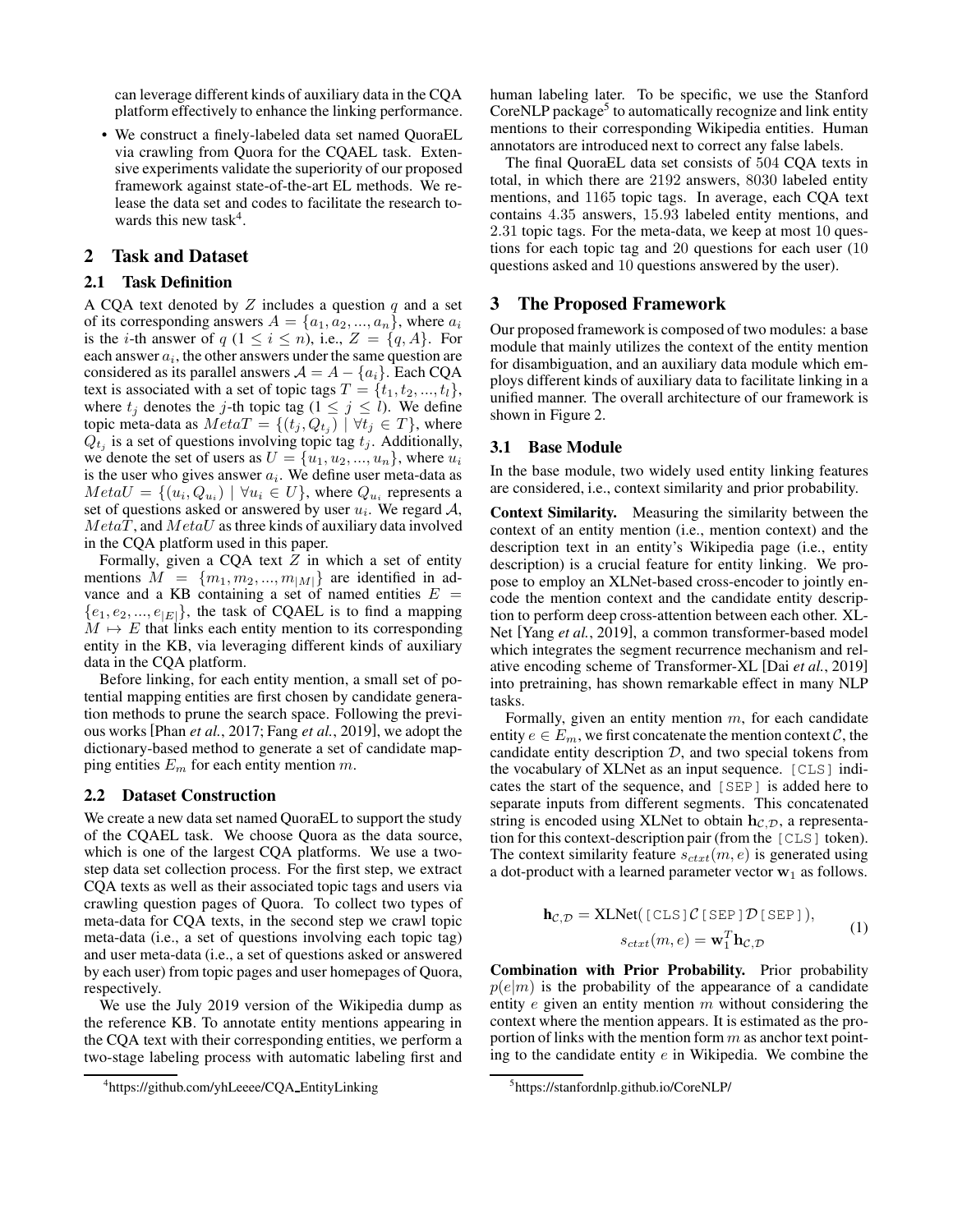<span id="page-3-0"></span>

Figure 2: The overall architecture of our framework.

<span id="page-3-1"></span>context similarity feature with the prior probability feature as follows:

$$
s(m, e) = f(s_{ctxt}(m, e), p(e|m))
$$
 (2)

where  $f(\cdot)$  is a single layer feed-forward network and  $s(m, e)$ is the ranking score for each candidate entity.

It is worth mentioning that the functionality of this base module is the same as most previous EL methods, all of which output a ranking score for each candidate entity based on the mention context. There are already massive effective EL solutions proposed in the past years [Shen *et al.*[, 2021\]](#page-6-5). Therefore, this base module is not the main focus of our paper and its design principle is simple and replaceable. Our experiments have validated that it is replaceable with other deep learning based EL models.

#### 3.2 Auxiliary Data Module

Besides the mention context utilized by the aforementioned base module, there are various informative auxiliary data in the CQA platform, such as parallel answers and two types of meta-data (i.e., topic tags and users), which contain valuable knowledge beneficial for entity linking. Accordingly, we propose an auxiliary data module to effectively capture the knowledge delivered by different kinds of auxiliary data in a unified manner. This module can provide effective and complementary linking evidence mined from auxiliary data and be flexibly integrated with other EL models, which has been verified by our experiments.

In our task setting, each kind of auxiliary data is composed of multiple texts. For instance, parallel answers are a set of answer texts and both types of meta-data are sets of question texts. A naïve strategy is to take multiple texts as input directly and apply XLNet-based cross-encoder used in the base module once per text. However, auxiliary data are numerous. Directly applying this cross-encoder on multiple texts needs to encode each text-description pair separately which brings high time complexity. What's more, auxiliary data are noisy. Not all the texts in the auxiliary data are relevant to the given entity mention and helpful for its linking. Roughly treating them equally may incur noises.

To effectively exploit different kinds of auxiliary data, we start by selecting several useful texts from each auxiliary data to eliminate uninformative texts, and then another crossencoder is introduced to jointly encode the candidate entity description and these selected useful texts in a single pass to derive the auxiliary data similarity.

Useful Text Selection. The basic idea is to select a subset of texts which are similar to the mention context from each kind of auxiliary data. The selected ones are regarded as useful texts which may expand the mention context and contribute to the linking process. Three common string similarity measures are adopted here, i.e, Difflib function, Jaro-Winkler similarity, and Levenshtein ratio. Given an entity mention with its associated mention context and a kind of auxiliary data, each text involved in the auxiliary data is scored via averaging these three string similarity measures between the mention context and the text. Ultimately, we regard the top- $k$ texts with the highest string similarity scores as useful texts for each kind of auxiliary data, where  $k$  is a hyperparameter.

Auxiliary Data Similarity. Given the selected useful texts for each kind of auxiliary data, we regard them as a valid expansion of the mention context and calculate an auxiliary data similarity feature to indicate the proximity between this kind of auxiliary data and the candidate entity. Intuitively, the more the auxiliary data are semantically similar to the description text of a candidate entity, the more likely this candidate entity is the correct corresponding one. Unfortunately, the concatenation of the candidate entity description and these selected useful texts may usually exceed the token length limit of many transformer-based models such as XLNet. To tackle this issue, we propose to exploit a Longformer-based cross-encoder to jointly encode the candidate entity description and the selected useful texts to perform deep cross-attention between each other. Longformer [\[Beltagy](#page-6-9) *et al.*, 2020] is a modified transformerbased model that replaces the quadratic self-attention mechanism with a memory-efficient version, which combines local attention with sparse global attention. We choose Longformer due to the fact that it performs well in capturing semantic relationships between texts in one-many setting [\[DeYoung](#page-6-10) *et al.*, 2021] which is similar to ours, and it also allows us to encode thousands of tokens or more without high memory and time complexity.

In our setting, an entity mention  $m$  is associated with three kinds of auxiliary data, each corresponding to a list of selected useful texts  $q_1, q_2, ..., q_k$ . Here, these useful texts are in descending order by their string similarity scores. As different kinds of auxiliary data have the same format (i.e., a list of texts), we process them in the same way. In the following, we take topic meta-data  $MetaT$  as an example for illustration. For each candidate entity e, we concatenate the candidate entity description  $D$ , selected useful texts of  $MetaT$ , and some special tokens as an input sequence. In Longformer, [CLS] and [SEP] are replaced by  $\langle s \rangle$  and  $\langle s \rangle$ . Additionally,  $\langle d \rangle$ ,  $\langle d \rangle$  and  $\langle q \rangle$ ,  $\langle q \rangle$  are special tokens representing description start and end, text start and end, respectively. The new special tokens are added to the model's vocabulary and randomly initialized before task fine-tuning. As suggested by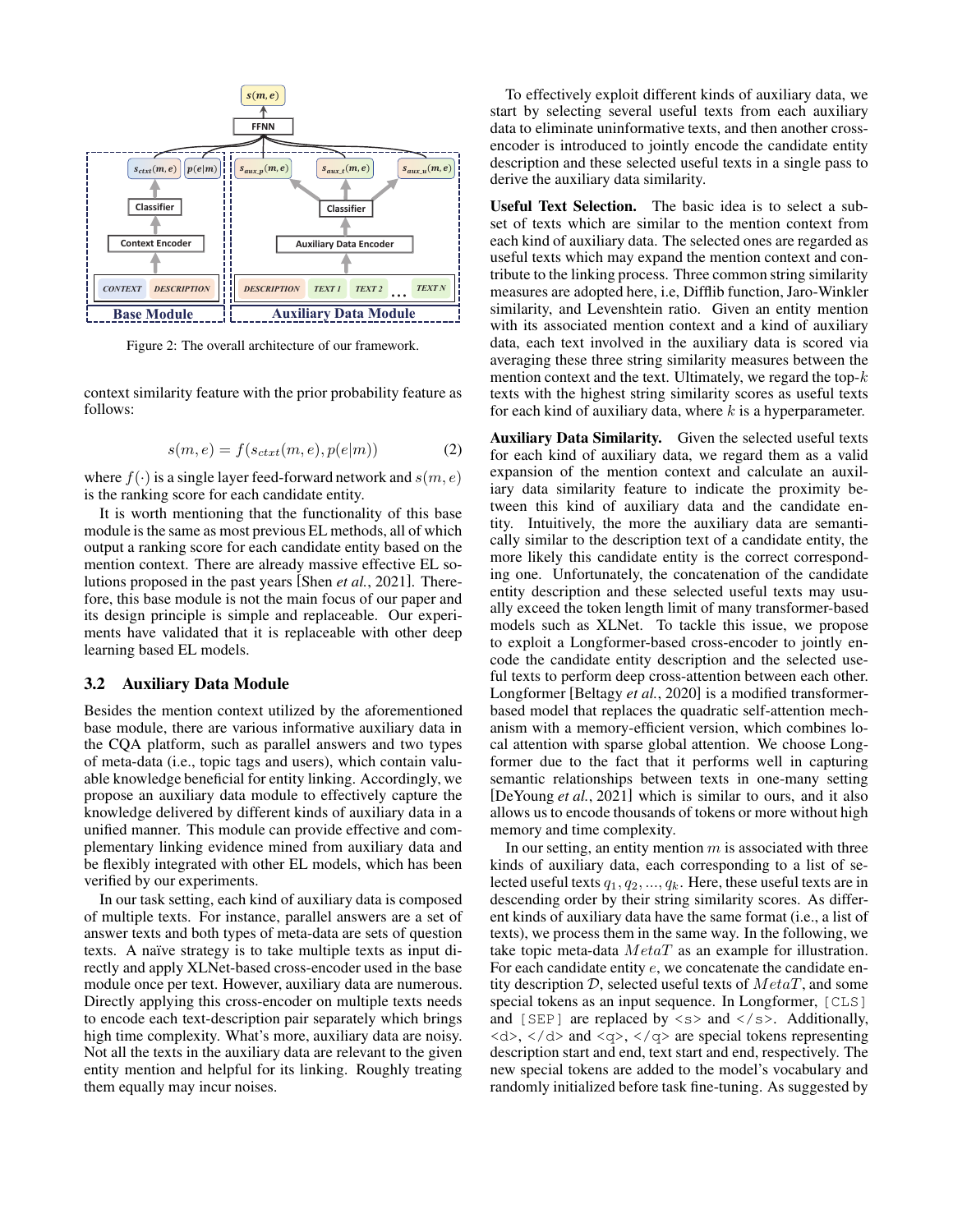[\[Beltagy](#page-6-9) *et al.*, 2020], we assign global attention to the  $\langle s \rangle$ token, and a sliding attention window of 64 tokens allows each token to attend to its neighbors. We encode this sequence using Longformer to get  $h_{\mathcal{D},MetaT}$ , which is the output of the last hidden layer corresponding to  $\langle s \rangle$ . The auxiliary data similarity feature  $s_{aux\ t}(m, e)$  for topic meta-data is yielded via a dot-product with a learned parameter vector  $w_2$  as follows.

$$
\mathbf{h}_{\mathcal{D},MetaT} = \text{Longformer}(\langle s \rangle \langle d \rangle \langle d \rangle \langle s \rangle)
$$

$$
\langle q \rangle q_1 \langle q \rangle ... \langle q \rangle q_k \langle q \rangle \langle s \rangle), \quad (3)
$$

$$
s_{aux\_t}(m, e) = \mathbf{w}_2^T \mathbf{h}_{\mathcal{D},MetaT}
$$

Following the unified manner, we could derive the other two auxiliary data similarity features  $s_{aux-p}(m, e)$ ,  $s_{aux-u}(m, e)$ for parallel answers and user meta-data, respectively.

#### 3.3 Learning

At present, we have obtained three kinds of auxiliary data similarity features. Thereafter, we extend Equation [2](#page-3-1) to Equation [4](#page-4-0) via concatenating features involved in the base module with those three auxiliary data similarity features as follows:

<span id="page-4-0"></span>
$$
s(m, e) = f(s_{ctxt}(m, e), p(e|m),s_{aux.p}(m, e), s_{aux.t}(m, e), s_{aux.u}(m, e))
$$
 (4)

Subsequently, we normalize  $s(m, e)$  using a softmax function and choose the candidate entity  $e^*$  with the highest ranking score as the corresponding entity for the entity mention  $m$ based on the following formulas:

$$
\hat{s}(m,e) = \frac{\exp(s(m,e))}{\sum_{e' \in E_m} \exp(s(m,e'))} \tag{5}
$$

$$
e^* = \underset{e' \in E_m}{\operatorname{argmax}} (\hat{s}(m, e')) \tag{6}
$$

where  $E_m$  is a set of candidate entities for the entity mention m. We utilize a cross-entropy loss for training, which is defined as follows:

$$
\mathcal{L} = \sum_{Z \in \mathcal{Z}} \sum_{m \in M} \sum_{e \in E_m} -(y \log \hat{s}(m, e)) \tag{7}
$$

where Z denotes a training set of CQA texts and  $y \in \{0, 1\}$ denotes the actual label of the candidate entity. If the candidate entity  $e$  is the correct corresponding entity for the entity mention m, the value of  $y$  is 1; otherwise 0. The goal of learning is to minimize the loss  $\mathcal{L}$ .

## 4 Experiments

### 4.1 Experimental Setup

We perform experiments on the newly created QuoraEL data set. We use 5-fold cross-validation and split the CQA texts into training (70%), validation (10%), and testing (20%). For training, we adopt AdamW [\[Loshchilov and Hutter, 2018\]](#page-6-11) optimizer with a warmup rate 0.1, an initial learning rate 1e-5, and a mini-batch size 2. Dropout with a probability of 0.1 is used to alleviate over-fitting. For XLNet and Longformer,

<span id="page-4-2"></span>

| <b>Models</b>       | <b>Base Setting</b> | <b>Aux Setting</b> |  |
|---------------------|---------------------|--------------------|--|
| Deep-ED (2017)      | 82.56               | 82.97              |  |
| Ment-Norm $(2018)$  | 82.99               | 83.19              |  |
| Zeshel (2019)       | 88.72               | 88.91              |  |
| REL (2020)          | 80.49               | 81.05              |  |
| FGS2EE (2020)       | 82.59               | 83.07              |  |
| <b>BLINK (2020)</b> | 87.97               | 87.92              |  |
| <b>GENRE (2021)</b> | 86.26               | 87.06              |  |
| Base Module (ours)  | 89.37               |                    |  |
| Full Module (ours)  |                     | 92.02              |  |

Table 1: Effectiveness performance.

their parameters are initialized by the xlnet-base-cased and longformer-base-4096 models, respectively. For the base module, the maximum sequence length is set to 128. We also experimented with 256, which results in negligible improvement. For the auxiliary data module, maximum lengths of the candidate entity description and each text are set to 128 and 64, respectively. The hyperparameter  $k$  is set to 3, whose impact to the performance will be studied later. Based on our task definition, entity mentions have been recognized in advance and given as the input of the task. Therefore, we adopt accuracy as the evaluation metric, calculated as the number of correctly linked entity mentions divided by the total number of all the input entity mentions, the same as many stateof-the-art EL methods [Shen *et al.*[, 2021\]](#page-6-5). After training 10 epochs, we select the model with the best performance on the validation set and evaluate its performance on the test set. All experiments are implemented by MindSpore Framework<sup>[6](#page-4-1)</sup> with two NVIDIA Geforce GTX 3090 (24GB) GPUs.

### 4.2 Effectiveness Study

We compared our proposed framework with the following state-of-the-art EL models:

- Deep-ED [\[Ganea and Hofmann, 2017\]](#page-6-12) utilizes CRF for joint entity linking and solves the global training problem via truncated fitting LBP.
- Ment-Norm [\[Le and Titov, 2018\]](#page-6-13) improves Deep-ED by encoding relations between mentions via latent variables.
- Zeshel [\[Logeswaran](#page-6-14) *et al.*, 2019] leverages BERT cross-encoder to address EL in the zero-shot setting.
- REL [\[van Hulst](#page-7-3) *et al.*, 2020] is one of the most prominent open source toolkits for EL.
- **FGS2EE** [Hou *et al.*[, 2020\]](#page-6-15) injects fine-grained semantic information into entity embeddings to facilitate EL.
- BLINK [Wu *et al.*[, 2020\]](#page-7-4) utilizes both BERT biencoder and cross-encoder for entity linking.
- **GENRE** [\[De Cao](#page-6-16) *et al.*, 2021] introduces a sequence-to-sequence EL model based on BART [Lewis *et al.*[, 2020\]](#page-6-17).

Table [1](#page-4-2) shows the linking accuracy of all models, in which full module denotes the combination of our base module and

<span id="page-4-1"></span><sup>6</sup> <https://www.mindspore.cn/en>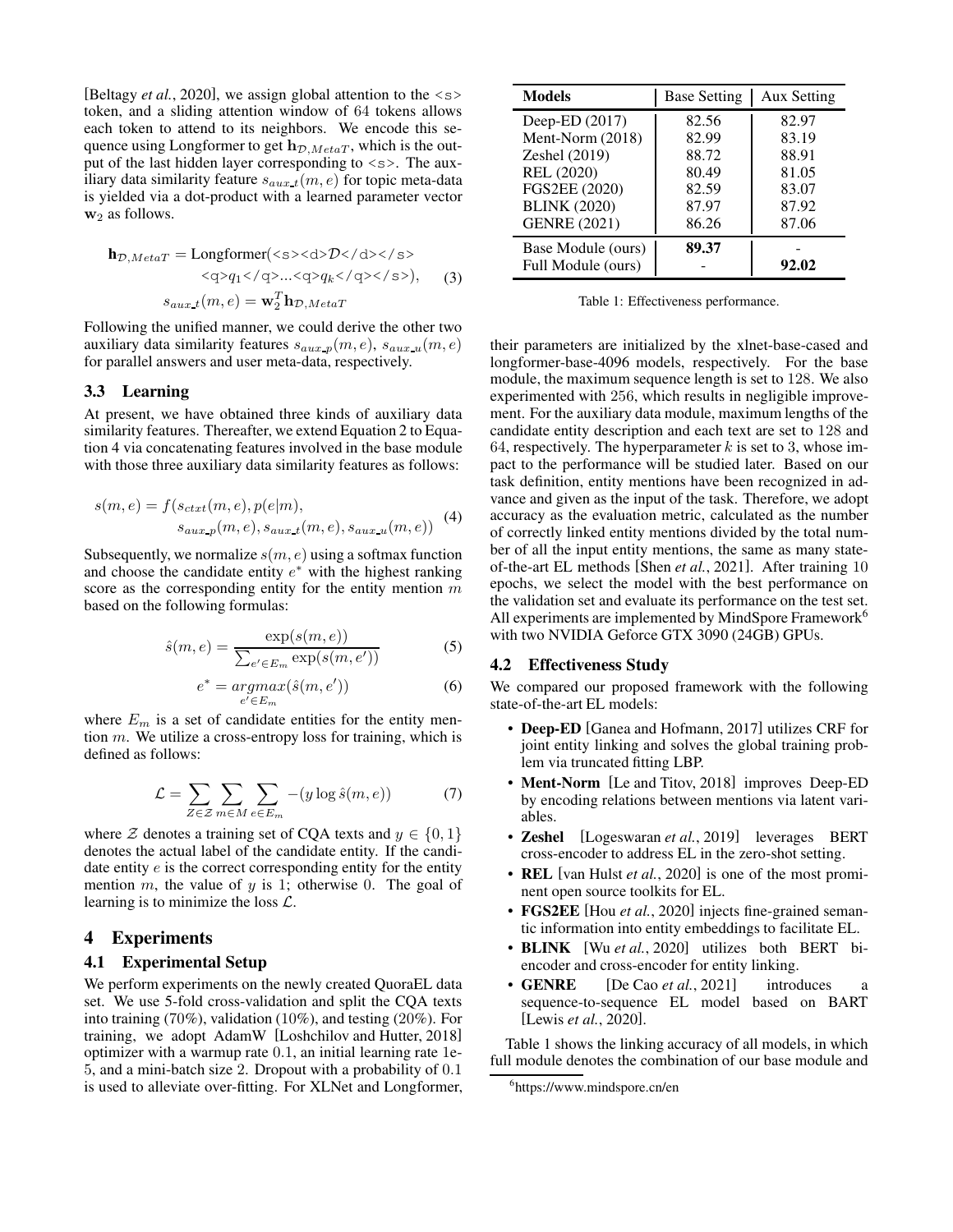<span id="page-5-0"></span>

|                                                                                                                                                     | Accuracy $(\%)$                                             |                                                                |
|-----------------------------------------------------------------------------------------------------------------------------------------------------|-------------------------------------------------------------|----------------------------------------------------------------|
| Models                                                                                                                                              | Total                                                       |                                                                |
| <b>Base Module</b><br>$+$ Parallel answers<br>$+$ User<br>$+$ Topic<br>$+$ User, Parallel answers<br>$+$ Topic, User<br>$+$ Topic, Parallel answers | 89.37<br>91.55<br>91.26<br>91.77<br>91.61<br>91.89<br>91.76 | $+2.18$<br>$+1.89$<br>$+2.40$<br>$+2.24$<br>$+2.52$<br>$+2.39$ |
| <b>Full Module</b>                                                                                                                                  | 92.02                                                       | $+2.65$                                                        |
| Deep-ED [Ganea and Hofmann, 2017]<br>$+$ Our Auxiliary Data Module                                                                                  | 82.56<br>88.16                                              | $+5.60$                                                        |
| Zeshel [Logeswaran et al., 2019]<br>$+$ Our Auxiliary Data Module                                                                                   | 88.72<br>91.49                                              | $+2.77$                                                        |

Table 2: Ablation performance.

our auxiliary data module. The linking performance of all baselines is obtained via running their open-source solutions except REL, which provides a publicly available API. To give a thorough evaluation, we conduct comparison in two settings. One is called Base setting where only mention context is accessible and the other is called Aux setting where auxiliary data is accessible as well. Base setting is the same as traditional EL setting, and Aux setting is a special setting in the CQA environment. For all baselines in the Aux setting, to ensure fair comparison, we expand the mention context using the three kinds of auxiliary data and keep their model input consistent with our framework.

In summary, our transformer-based framework consistently surpasses all the state-of-the-art EL baselines in both settings, demonstrating the superiority of our framework in tackling the CQAEL task. To be specific, our base module achieves better performance than several competitive baselines such as Zeshel and BLINK, which are elaborately designed for modeling context similarity, since these two baselines do not leverage prior probability. In addition, we could observe that all the baselines yield slightly better or even worse results after adding auxiliary data. This may be attributed to the fact that auxiliary data are noisy, and these traditional EL models cannot effectively capture the useful knowledge scattered in the auxiliary data to aid EL. Nevertheless, our full module promotes by 2.65 absolute percentages via integrating our auxiliary data module, exhibiting its effectiveness in leveraging the auxiliary data to enhance the linking performance.

## 4.3 Ablation Study

At the top of Table [2,](#page-5-0) we report the performance of our framework leveraging different kinds of auxiliary data. From the experimental results, we can see that each kind of auxiliary data has a positive contribution to the linking performance, and when all the three kinds of auxiliary data are consolidated together in our full module, it yields the best performance.

To study the effectiveness and flexibility of our auxiliary data module, we replace our base module with two popular traditional EL models (i.e., Deep-ED and Zeshel) and make

<span id="page-5-1"></span>

Figure 3: Effects of the hyperparameter  $k$ .

them work with our auxiliary data module, whose results are shown at the bottom of Table [2.](#page-5-0) Specifically, the ranking score output by the EL model is concatenated with the three auxiliary data similarity features of our auxiliary data module, and then passed through a single layer feed-forward network, similar to Equation [4.](#page-4-0) It can be seen from Table [2](#page-5-0) that we can obtain significant performance gain when our auxiliary data module is combined with each of the two traditional EL models, which clearly demonstrates the effectiveness and flexibility of our auxiliary data module. This confirms that our auxiliary data module indeed provides effective and complementary linking evidence delivered by different kinds of auxiliary data to help not only our base module, but also other EL models to promote their linking performance.

## 4.4 Hyperparameter Study

To investigate the effect of the hyperparameter  $k$ , i.e., the number of selected useful texts in our auxiliary data module, we conduct experiments with  $k$  varied from 0 to 5, and plot the results in Figure [3.](#page-5-1) We can see that our framework generally performs better with a larger  $k$ , and achieves high and stable accuracy (about 0.92) when  $k \geq 3$ . This is due to the fact that more selected useful texts bring more helpful linking evidence, which may lead to better performance.

## 5 Related Work

Entity linking has gained increasing attention as a fundamental task to bridge unstructured text with knowledge bases, such as Wikipedia and Freebase. It acts as an important preprocessing step for many downstream knowledge-driven applications. A typical EL system often consists of two stages: candidate generation and entity ranking [Shen *et al.*[, 2014\]](#page-6-18). During the entity ranking stage, the key is to measure the similarity between the mention context and the entity description. Early EL works [\[Ratinov](#page-6-19) *et al.*, 2011] employ handcrafted features to model this textual coherence. With the extensive application of deep learning, EL studies resort to neural network based methods. Bi-encoders based on CNN [Xue *et al.*[, 2019\]](#page-7-5), RNN [Fang *et al.*[, 2019\]](#page-6-7), and pre-trained language models [Fang *et al.*[, 2020\]](#page-6-20) are leveraged to encode those two text parts (i.e., mention context and entity description) individually. In this case, the semantic relationships between these two text parts are not fully exploited. Recent EL works [Wu *et al.*[, 2020;](#page-7-4) Tang *et al.*[, 2021\]](#page-7-6) employ BERT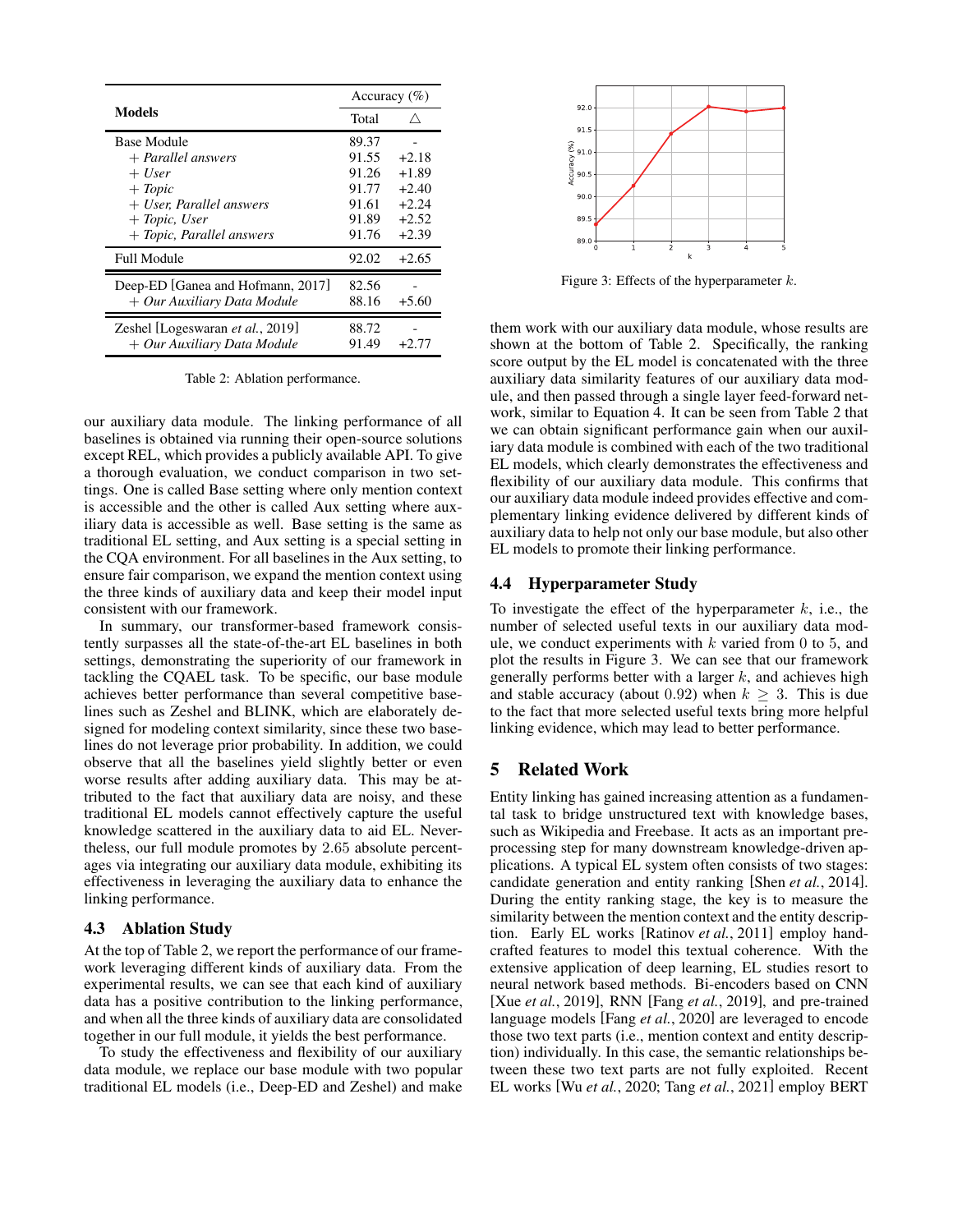to cross-encode these two text parts to perform deep crossattention between each other and achieve advanced performance.

Besides common news documents, entity mentions also appear in multi-source heterogeneous data. Recently, entity linking for web tables [\[Bhagavatula](#page-6-21) *et al.*, 2015], tweets [Ran *et al.*[, 2018\]](#page-6-22), open knowledge bases [Liu *et al.*[, 2021\]](#page-6-23), and multimodal data [Gan *et al.*[, 2021\]](#page-6-24) have been successively explored. [Wang *et al.*[, 2017\]](#page-7-7) only links entity mentions in the question of CQA and does not consider two types of meta-data (i.e., topic tags and users) specially existing in the CQA platform, which is different from ours.

## 6 Conclusion

In this paper, we present a new task of CQAEL and create a data set QuoraEL to foster further study. We propose a novel transformer-based framework which can leverage different kinds of auxiliary data involved in the CQA platform effectively. An auxiliary data module is proposed to provide effective and complementary linking evidence mined from auxiliary data and is flexibly integrated with other EL models. Extensive experiments demonstrate the effectiveness of our framework against state-of-the-art EL methods.

## Acknowledgments

This work was supported in part by National Natural Science Foundation of China (No. U1936206), YESS by CAST (No. 2019QNRC001), and CAAI-Huawei MindSpore Open Fund.

## References

- <span id="page-6-9"></span>[Beltagy *et al.*, 2020] Iz Beltagy, Matthew E Peters, and Arman Cohan. Longformer: The long-document transformer. *arXiv preprint arXiv:2004.05150*, 2020.
- <span id="page-6-21"></span>[Bhagavatula *et al.*, 2015] Chandra Sekhar Bhagavatula, Thanapon Noraset, and Doug Downey. Tabel: Entity linking in web tables. In *ISWC*, pages 425–441, 2015.
- <span id="page-6-4"></span>[Cao *et al.*, 2020] Ermei Cao, Difeng Wang, Jiacheng Huang, and Wei Hu. Open knowledge enrichment for long-tail entities. In *WWW*, pages 384–394, 2020.
- <span id="page-6-8"></span>[Dai *et al.*, 2019] Zihang Dai, Zhilin Yang, Yiming Yang, Jaime G Carbonell, Quoc Le, and Ruslan Salakhutdinov. Transformerxl: Attentive language models beyond a fixed-length context. In *ACL*, pages 2978–2988, 2019.
- <span id="page-6-16"></span>[De Cao *et al.*, 2021] Nicola De Cao, Gautier Izacard, Sebastian Riedel, and Fabio Petroni. Autoregressive entity retrieval. In *ICLR*, 2021.
- <span id="page-6-10"></span>[DeYoung *et al.*, 2021] Jay DeYoung, Iz Beltagy, Madeleine van Zuylen, Bailey Kuehl, and Lucy Wang. MSˆ2: Multi-document summarization of medical studies. In *EMNLP*, pages 7494–7513, 2021.
- <span id="page-6-7"></span>[Fang *et al.*, 2019] Zheng Fang, Yanan Cao, Qian Li, Dongjie Zhang, Zhenyu Zhang, and Yanbing Liu. Joint entity linking with deep reinforcement learning. In *WWW*, pages 438–447, 2019.
- <span id="page-6-20"></span>[Fang *et al.*, 2020] Zheng Fang, Yanan Cao, Ren Li, Zhenyu Zhang, Yanbing Liu, and Shi Wang. High quality candidate generation and sequential graph attention network for entity linking. In *WWW*, pages 640–650, 2020.
- <span id="page-6-24"></span>[Gan *et al.*, 2021] Jingru Gan, Jinchang Luo, Haiwei Wang, Shuhui Wang, Wei He, and Qingming Huang. Multimodal entity linking: A new dataset and a baseline. In *MM*, pages 993–1001, 2021.
- <span id="page-6-12"></span>[Ganea and Hofmann, 2017] Octavian-Eugen Ganea and Thomas Hofmann. Deep joint entity disambiguation with local neural attention. In *EMNLP*, pages 2619–2629, 2017.
- <span id="page-6-15"></span>[Hou *et al.*, 2020] Feng Hou, Ruili Wang, Jun He, and Yi Zhou. Improving entity linking through semantic reinforced entity embeddings. In *ACL*, pages 6843–6848, 2020.
- <span id="page-6-13"></span>[Le and Titov, 2018] Phong Le and Ivan Titov. Improving entity linking by modeling latent relations between mentions. In *ACL*, pages 1595–1604, 2018.
- <span id="page-6-17"></span>[Lewis *et al.*, 2020] Mike Lewis, Yinhan Liu, Naman Goyal, Marjan Ghazvininejad, Abdelrahman Mohamed, Omer Levy, Veselin Stoyanov, and Luke Zettlemoyer. Bart: Denoising sequenceto-sequence pre-training for natural language generation, translation, and comprehension. In *ACL*, pages 7871–7880, 2020.
- <span id="page-6-1"></span>[Li *et al.*, 2021] Nuo Li, Bin Guo, Yan Liu, Lina Yao, Jiaqi Liu, and Zhiwen Yu. Askme: joint individual-level and community-level behavior interaction for question recommendation. *WWW*, pages 1–24, 2021.
- <span id="page-6-23"></span>[Liu *et al.*, 2021] Yinan Liu, Wei Shen, Yuanfei Wang, Jianyong Wang, Zhenglu Yang, and Xiaojie Yuan. Joint open knowledge base canonicalization and linking. In *SIGMOD*, pages 2253– 2261, 2021.
- <span id="page-6-14"></span>[Logeswaran *et al.*, 2019] Lajanugen Logeswaran, Ming-Wei Chang, Kenton Lee, Kristina Toutanova, Jacob Devlin, and Honglak Lee. Zero-shot entity linking by reading entity descriptions. In *ACL*, pages 3449–3460, 2019.
- <span id="page-6-11"></span>[Loshchilov and Hutter, 2018] Ilya Loshchilov and Frank Hutter. Decoupled weight decay regularization. In *ICLR*, 2018.
- <span id="page-6-0"></span>[Lyu *et al.*, 2019] Shanshan Lyu, Wentao Ouyang, Yongqing Wang, Huawei Shen, and Xueqi Cheng. What we vote for? answer selection from user expertise view in community question answering. In *WWW*, pages 1198–1209, 2019.
- <span id="page-6-6"></span>[Phan *et al.*, 2017] Minh C Phan, Aixin Sun, Yi Tay, Jialong Han, and Chenliang Li. Neupl: Attention-based semantic matching and pair-linking for entity disambiguation. In *CIKM*, pages 1667–1676, 2017.
- <span id="page-6-22"></span>[Ran *et al.*, 2018] Chenwei Ran, Wei Shen, and Jianyong Wang. An attention factor graph model for tweet entity linking. In *WWW*, pages 1135–1144, 2018.
- <span id="page-6-19"></span>[Ratinov *et al.*, 2011] Lev Ratinov, Dan Roth, Doug Downey, and Mike Anderson. Local and global algorithms for disambiguation to wikipedia. In *ACL*, pages 1375–1384, 2011.
- <span id="page-6-2"></span>[Rücklé et al., 2019] Andreas Rücklé, Krishnkant Swarnkar, and Iryna Gurevych. Improved cross-lingual question retrieval for community question answering. In *WWW*, pages 3179–3186, 2019.
- <span id="page-6-18"></span>[Shen *et al.*, 2014] Wei Shen, Jianyong Wang, and Jiawei Han. Entity linking with a knowledge base: Issues, techniques, and solutions. *TKDE*, 27(2):443–460, 2014.
- <span id="page-6-5"></span>[Shen *et al.*, 2021] Wei Shen, Yuhan Li, Yinan Liu, Jiawei Han, Jianyong Wang, and Xiaojie Yuan. Entity linking meets deep learning: Techniques and solutions. *TKDE*, 2021.
- <span id="page-6-3"></span>[Song *et al.*, 2017] Hongya Song, Zhaochun Ren, Shangsong Liang, Piji Li, Jun Ma, and Maarten de Rijke. Summarizing answers in non-factoid community question-answering. In *WSDM*, pages 405–414, 2017.